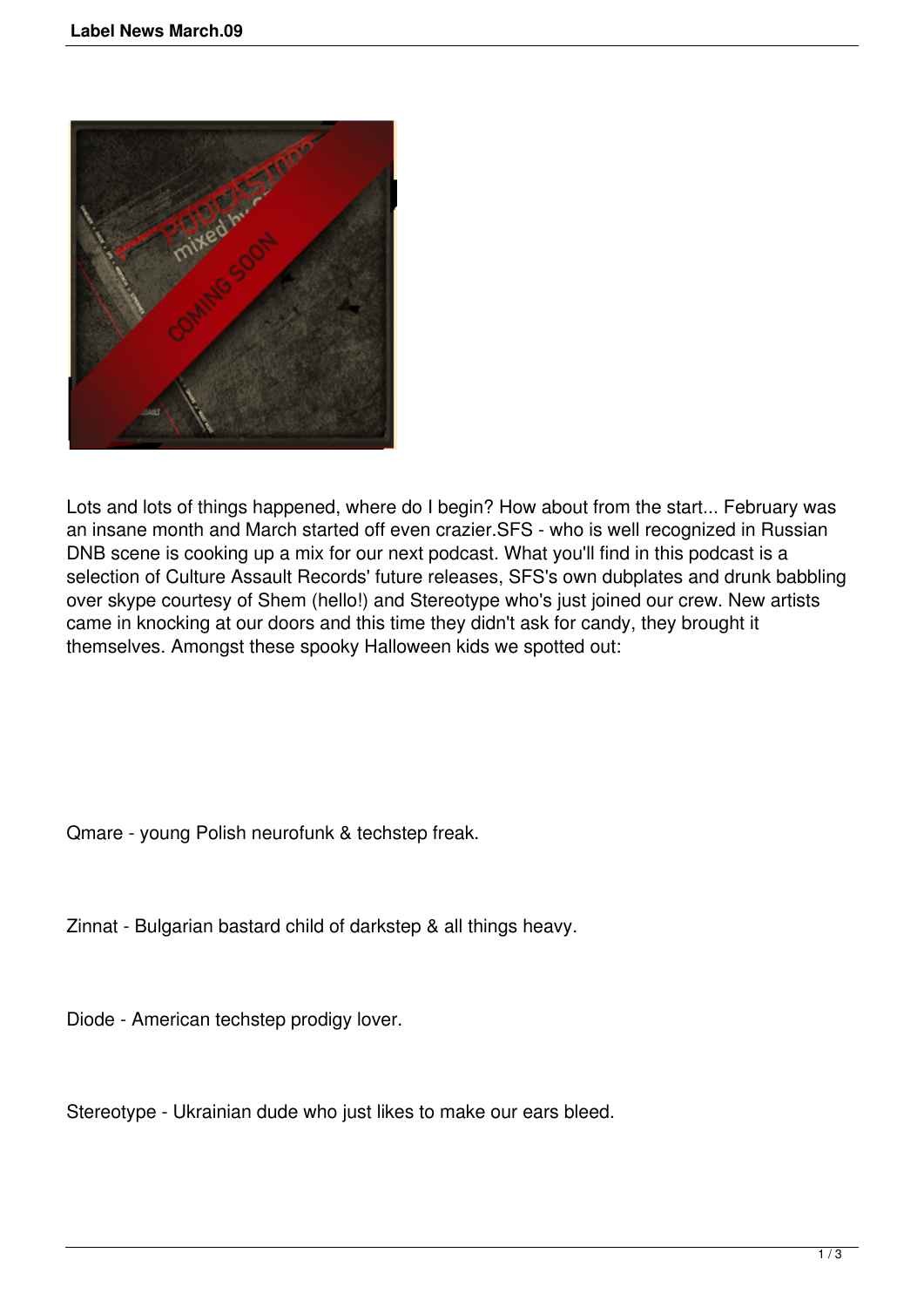Gancher - Russian kid who's really pissed off about everything.

After they gave us their treats we just grabbed them by their asses, dragged them down to our vault and locked them up to tease you before their releases see the light of the day under Culture Assault Records banner. Unfortunately while we were busy bringing these kids to our nest Envoys Evolution untied himself and ran away screaming like hell. I don't think he's coming back, too bad! So just in case you didn't really get what I'm saying here: We signed Qmare, Zinnat, Stereotype, Gancher and Diode. Happy now? We as hell sure are!

There's been some shiftings in releases and a new releases strategy has been born from that. FREECULTASS releases will be released on a regular basis (each week or every other week if we won't manage on time). Of course they will be free downloads, which is something you'll like for sure.

We've had some problems with CULTASS003 release of nKro - Still Dead & Hellspawn - Headache Grey/Invisible Monsters. These tracks will be released for free in FREECULTASS releases. More info on that coming soon! Because we had to remove these tracks from our next commercially scheldued release - CULTASS003 - we replaced them with something that we had in our mind for a long time, and now it all came together. So without any further ado, presenting:

**CULTASS003 - The Veiled:**